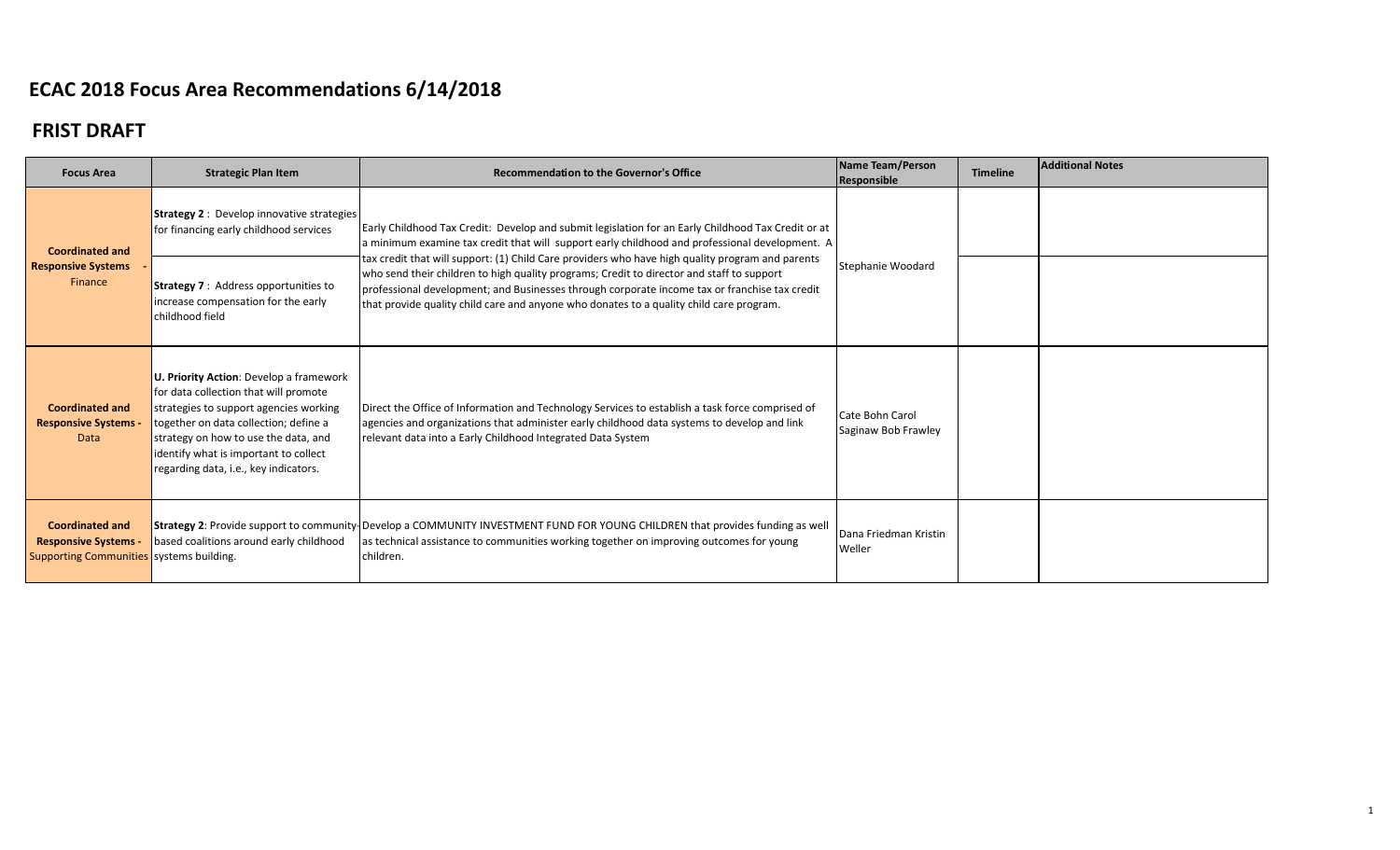| <b>Focus Area</b> | <b>Strategic Plan Item</b> | <b>Recommendation to the Governor's Office</b>                                                                                                                                                                                                                                                                                                                                      | Name Team/Person<br>Responsible | <b>Timeline</b> | <b>Additional Notes</b>                                                                                                                                                                                                                                                                                                                                                                                                                                     |
|-------------------|----------------------------|-------------------------------------------------------------------------------------------------------------------------------------------------------------------------------------------------------------------------------------------------------------------------------------------------------------------------------------------------------------------------------------|---------------------------------|-----------------|-------------------------------------------------------------------------------------------------------------------------------------------------------------------------------------------------------------------------------------------------------------------------------------------------------------------------------------------------------------------------------------------------------------------------------------------------------------|
|                   |                            | Develop and implement targeted outreach and prioritized enrollment practices to ensure<br>children experiencing homelessness have access to early care and education programs (pre-k,<br>Head Start, and child care)                                                                                                                                                                |                                 |                 | For example, setting aside of Head Start seats<br>for children who are homeless<br>(http://naehcy.org/wp-<br>content/uploads/2018/02/Reserving-Slots-in-<br>Head-Start-for-Homeless-Children-final.pdf),<br>pre-k outreach efforts in NYC, better<br>highlighting enhanced rate for child care<br>providers and no co-pay for parents who are<br>homeless, enhancing CCR&R's capacity to do<br>targeted outreach, model outreach and<br>enrollment policies |
|                   |                            | Ensure greater access to early care and education programs for children experiencing<br>homelessness, through better identification of children experiencing homelessness who are<br>seeking enrollment/child care and collection and reporting of accurate data on the number of<br>children experiencing homelessness who have been served by early care and education providers. |                                 |                 |                                                                                                                                                                                                                                                                                                                                                                                                                                                             |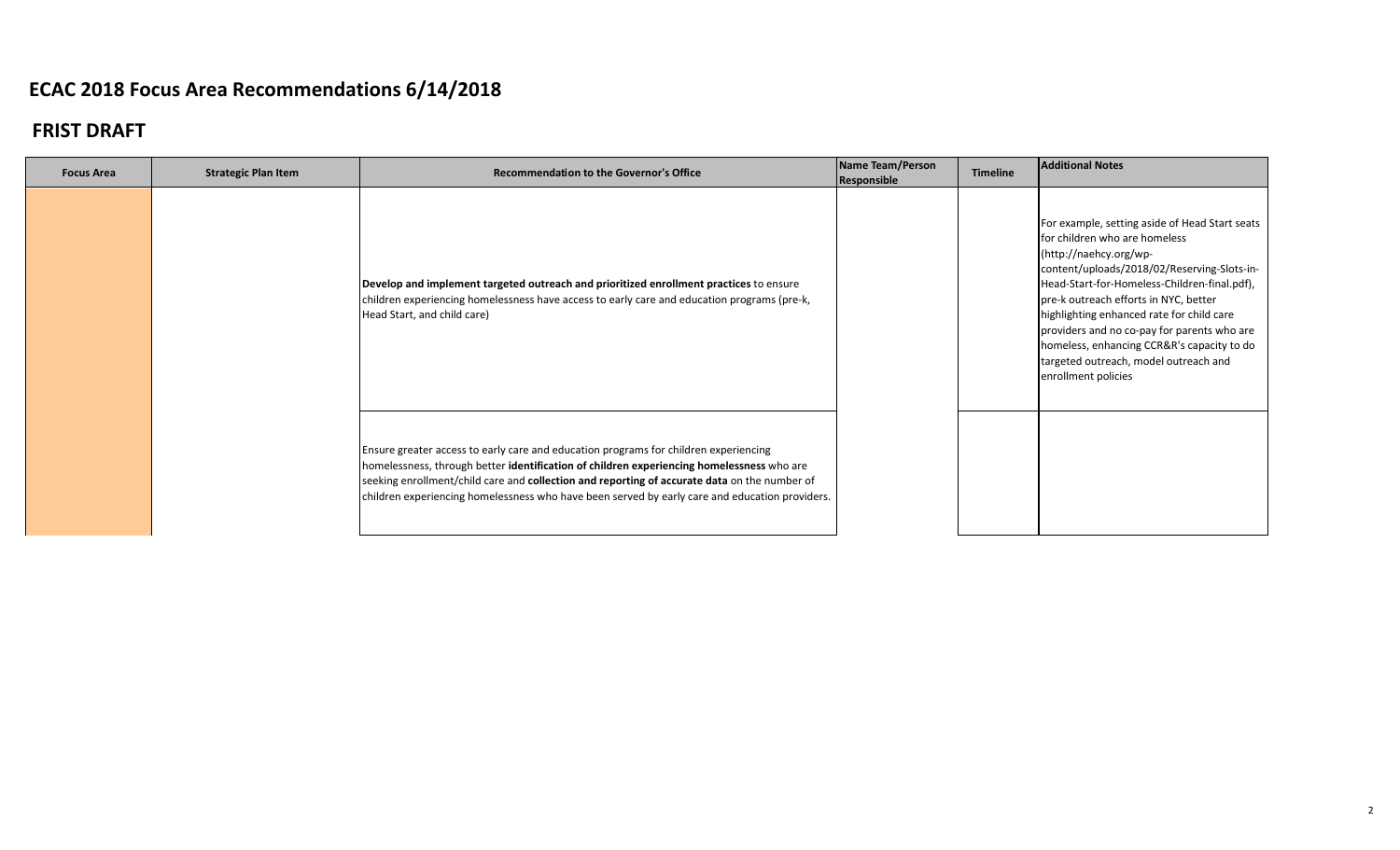| Explore trainings available through NYS-<br>TEACHS, NY Early Childhood Professional<br>Development Institute, OTDA's Homeless<br>Shelter Training Institute, OCFS.<br>Trainings should ensure that participants:<br>. have a better understanding of the impact of<br>homelessness to support their ability to<br>collaborate to meet the needs of young<br>children experiencing homelessness;<br>Increase access to and participation in early care and education programs for children who are<br>. have a set of strategies to identify children<br>homeless by providing regular training and training materials for early childhood education (e.g.<br>for services as early as possible including<br>pre-k, Head Start) providers, child care providers, home visiting programs, CCR&R staff, county<br>questions to ask and language to use, what<br>staff administering CCDBG funds, homeless service/shelter providers, DSS staff involved with<br>services are available, etc.;<br>temporary assistance, McKinney-Vento Liaisons and other school district personnel, and other<br>• are knowledgeable about programs and<br>providers who come into contact with families who are homeless.<br>services available in their community that can<br>meet the needs of homeless families including<br>but not limited to early childhood education,<br>child care subsidies, homeless housing<br>assistance, domestic violence services, and<br>mental health treatment; and<br>• reinforces that many children who are<br>homeless are eligible for child care subsidies<br>and explains how to obtain those subsidies. | <b>Focus Area</b> | <b>Strategic Plan Item</b> | <b>Recommendation to the Governor's Office</b> | Name Team/Person<br>Responsible | <b>Timeline</b> | <b>Additional Notes</b> |
|----------------------------------------------------------------------------------------------------------------------------------------------------------------------------------------------------------------------------------------------------------------------------------------------------------------------------------------------------------------------------------------------------------------------------------------------------------------------------------------------------------------------------------------------------------------------------------------------------------------------------------------------------------------------------------------------------------------------------------------------------------------------------------------------------------------------------------------------------------------------------------------------------------------------------------------------------------------------------------------------------------------------------------------------------------------------------------------------------------------------------------------------------------------------------------------------------------------------------------------------------------------------------------------------------------------------------------------------------------------------------------------------------------------------------------------------------------------------------------------------------------------------------------------------------------------------------------------------------------------------------------|-------------------|----------------------------|------------------------------------------------|---------------------------------|-----------------|-------------------------|
|                                                                                                                                                                                                                                                                                                                                                                                                                                                                                                                                                                                                                                                                                                                                                                                                                                                                                                                                                                                                                                                                                                                                                                                                                                                                                                                                                                                                                                                                                                                                                                                                                                  |                   |                            |                                                |                                 |                 |                         |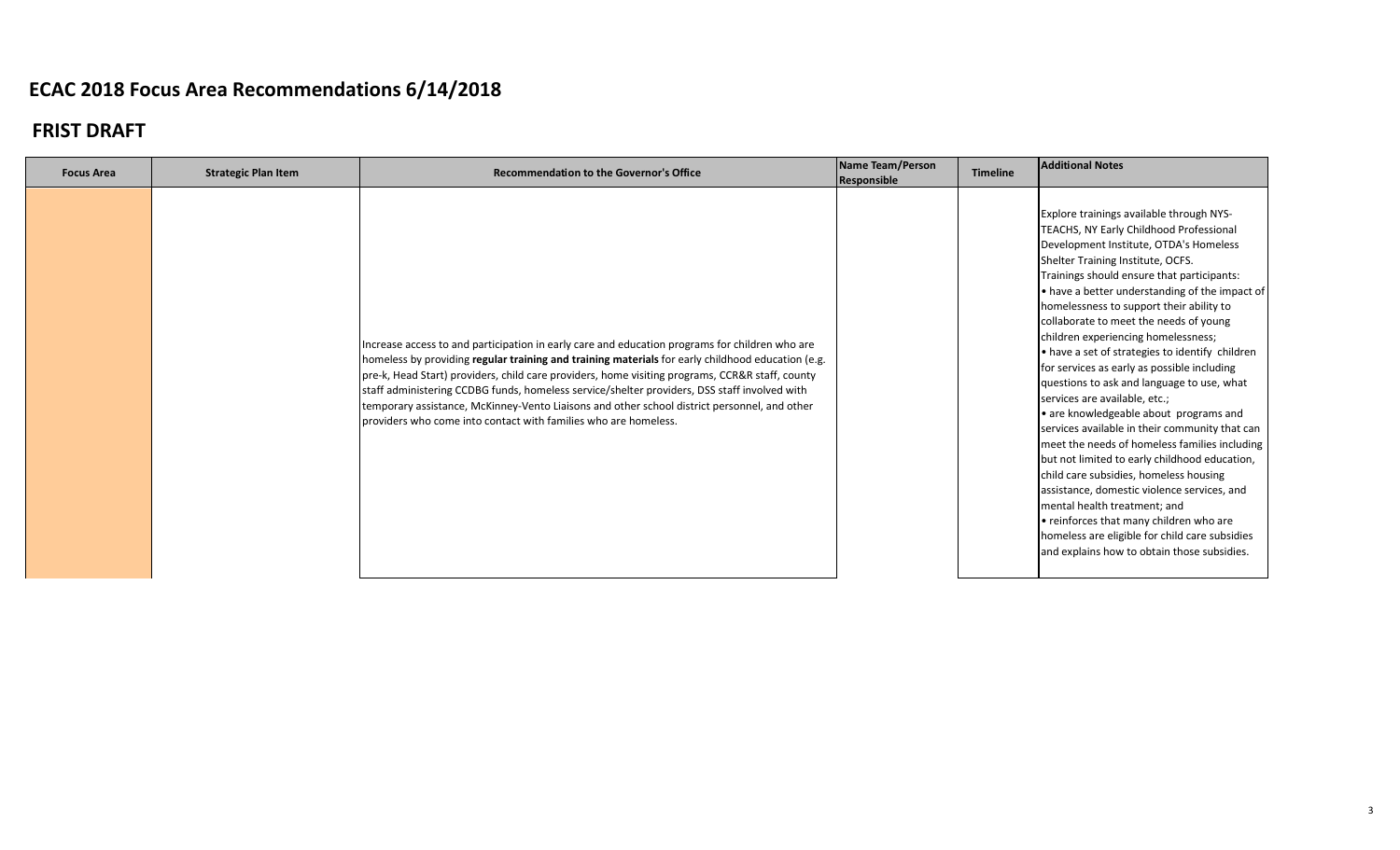| <b>Focus Area</b>                                   | <b>Strategic Plan Item</b>                                                     | Recommendation to the Governor's Office                                                                                                                                                                                                                                                                                                      | Name Team/Person<br>Responsible | <b>Timeline</b> | <b>Additional Notes</b>                                                                                                            |
|-----------------------------------------------------|--------------------------------------------------------------------------------|----------------------------------------------------------------------------------------------------------------------------------------------------------------------------------------------------------------------------------------------------------------------------------------------------------------------------------------------|---------------------------------|-----------------|------------------------------------------------------------------------------------------------------------------------------------|
| <b>Coordinated and</b><br><b>Responsive Systems</b> | Priority Action: Develop Identify a set<br>of strategies to that support young | Ensure that early care and education providers are better able to help both the parent and child<br>who are living in temporary housing situations by providing training and training materials to<br>early childhood care and education providers on curricular approaches and classroom supports<br>for families in temporary housing.     | <b>Homeless Team</b>            |                 | See<br>https://www.acf.hhs.gov/sites/default/files/ec<br>d/final_self_assessment_tool_for_early_childh<br>ood_programs_serving.pdf |
| Homeless                                            | children experiencing homelessness<br>throughout the ECAC plan.                | Provide Early Intervention Program screenings to all young children who enter the shelter<br>system or access shelter services or assistance.                                                                                                                                                                                                |                                 |                 |                                                                                                                                    |
|                                                     |                                                                                | Add early childhood providers on HUD Continuum of Care Committees that allocate HUD funding<br>for the homeless.                                                                                                                                                                                                                             |                                 |                 |                                                                                                                                    |
|                                                     |                                                                                | Target/prioritize enrollment in home visiting programs for families who are homeless.                                                                                                                                                                                                                                                        |                                 |                 |                                                                                                                                    |
|                                                     |                                                                                | Ensure immediate enrollment in child care and early education programs (provided there are<br>available seats) for children who are homeless even if they don't have the documents normally<br>needed and allow parents reasonable time/grace period to get the needed records in accordance<br>with federal Head Start and Child Care regs. |                                 |                 |                                                                                                                                    |
|                                                     |                                                                                | Ensure children experiencing homelessness smoothly transition from one system to another<br>(e.g., Early Intervention to Preschool Special Education to Special Ed.)                                                                                                                                                                         |                                 |                 |                                                                                                                                    |
|                                                     |                                                                                | Ensure funding for transportation for pre-k and Head Start so that children who are homeless can<br>stay in their school/program of origin                                                                                                                                                                                                   |                                 |                 |                                                                                                                                    |
|                                                     |                                                                                | Ensure funding for add'I staff for pre-k classroom to accommodate child who is homeless (i.e.<br>funding for add'l aide in classroom to accommodate child who is homeless who would be 19th or<br>20th child in the classroom)                                                                                                               |                                 |                 |                                                                                                                                    |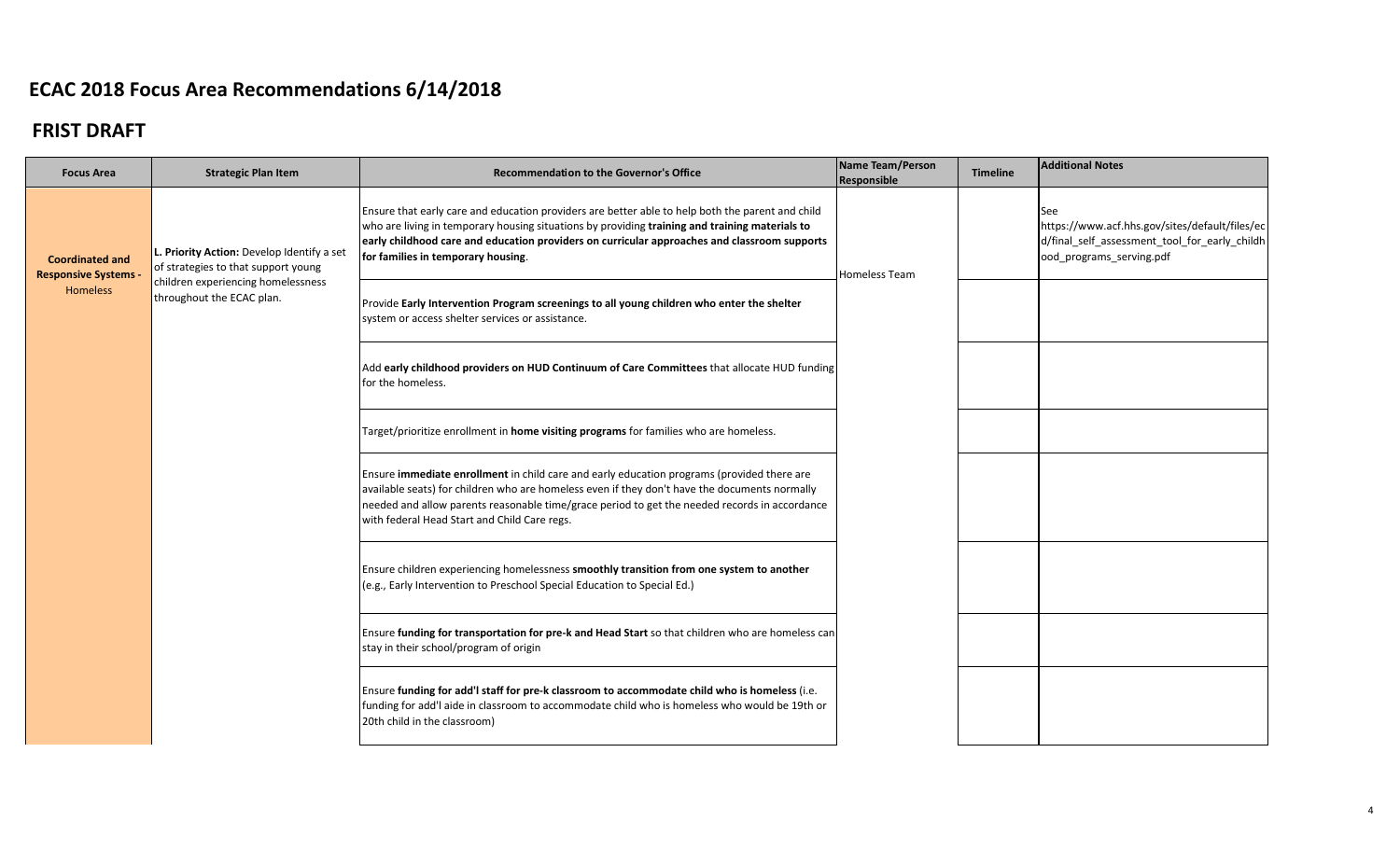| <b>Focus Area</b> | <b>Strategic Plan Item</b> | <b>Recommendation to the Governor's Office</b>                                                                                                                                                                                                                                 | Name Team/Person<br>Responsible | <b>Timeline</b> | <b>Additional Notes</b>                                                                                                                                                                    |
|-------------------|----------------------------|--------------------------------------------------------------------------------------------------------------------------------------------------------------------------------------------------------------------------------------------------------------------------------|---------------------------------|-----------------|--------------------------------------------------------------------------------------------------------------------------------------------------------------------------------------------|
|                   |                            | Ensure greater access to child care for children who are homeless by making all income-eligible<br>children who are homeless categorically eligible for child care                                                                                                             |                                 |                 |                                                                                                                                                                                            |
|                   |                            | Ensure that shelter providers use the Early Childhood Self Assessment Tool for Family Shelters<br>(https://www.acf.hhs.gov/ecd/interagency-projects/ece-services-for-homeless-children/self-<br>assessment-tool-family-shelters)                                               |                                 |                 |                                                                                                                                                                                            |
|                   |                            | Ensure that early care providers use the Self-Assessment Tool for Early Childhood Programs<br><b>Serving Families Experiencing Homelessness</b><br> https://www.acf.hhs.gov/sites/default/files/ecd/final_self_assessment_tool_for_early_childhood  <br>_programs_serving.pdf) |                                 |                 |                                                                                                                                                                                            |
|                   |                            | Ensure that more shelters participate in the Child and Adult Care Food Program (CACFP)                                                                                                                                                                                         |                                 |                 | In 2013, only 74 shelters in NYS participated in<br><b>CACFP:</b><br>https://www.acf.hhs.gov/sites/default/files/ec<br>d/homelessness_profile_package_with_blanks<br>_for_printing_508.pdf |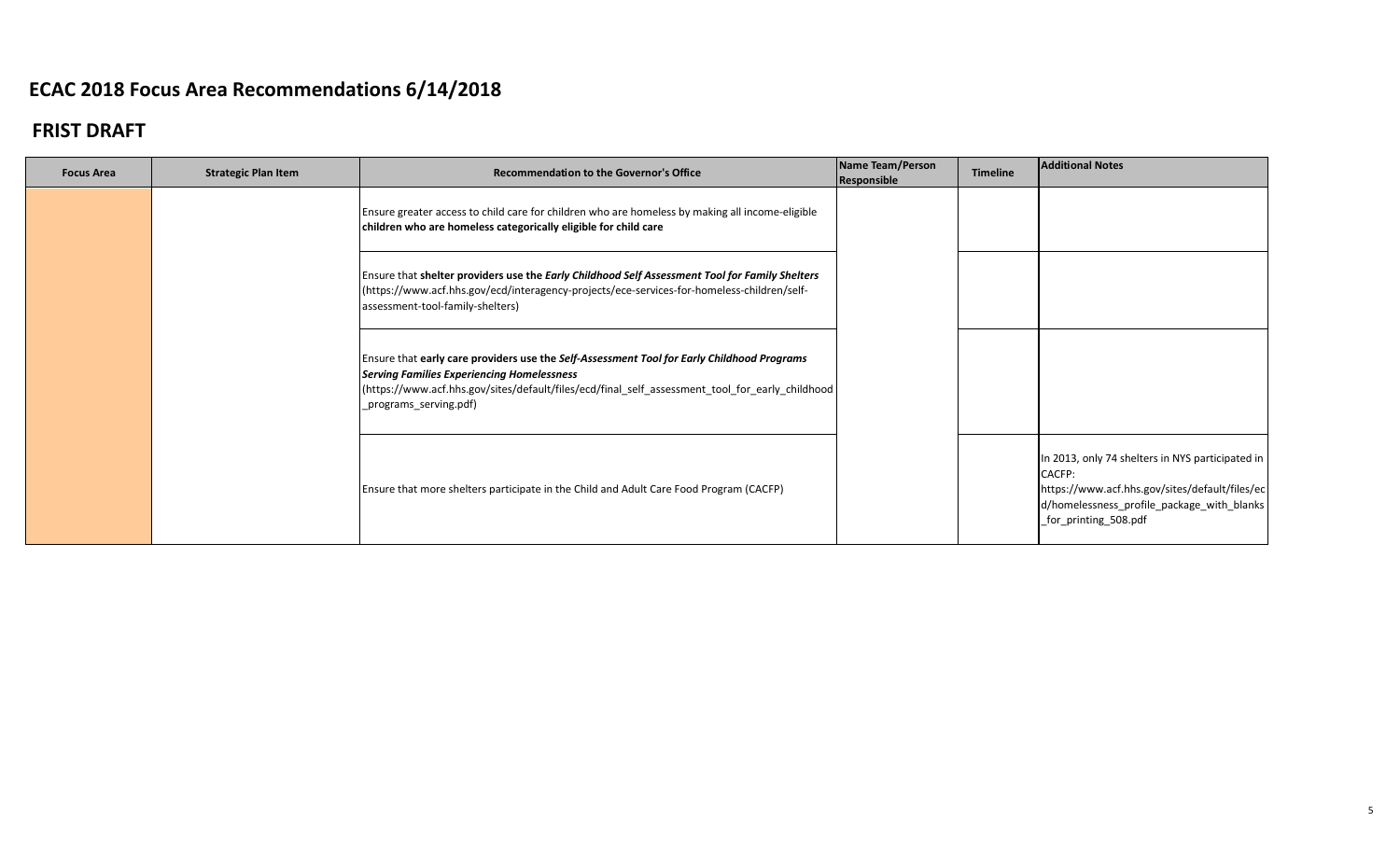| <b>Focus Area</b>                    | <b>Strategic Plan Item</b>                                                                                                                                                                                                         | <b>Recommendation to the Governor's Office</b>                                                                                                                                                                                       | Name Team/Person<br>Responsible             | <b>Timeline</b>                   | <b>Additional Notes</b>                                                                                                                   |
|--------------------------------------|------------------------------------------------------------------------------------------------------------------------------------------------------------------------------------------------------------------------------------|--------------------------------------------------------------------------------------------------------------------------------------------------------------------------------------------------------------------------------------|---------------------------------------------|-----------------------------------|-------------------------------------------------------------------------------------------------------------------------------------------|
| Early Learning - Pre K               | Provide guidance for aligning all New York<br>Prekindergarten Programs into a single<br>full-day program that ensures adequate<br>funding for classrooms operated by school<br>districts and community-based program<br>providers. | Ensure alignment of state prekindergarten programs incorporates policies and strategies that<br>support a robust diverse delivery system and equitable compensation for teachers with<br>commensurate qualification in all settings. | EL Focus Area Team*                         | Timeline<br>recommended<br>by SED |                                                                                                                                           |
| <b>Early Learning -</b><br>Workforce | Promote NY Works for Children as the<br>states workforce system, a unified<br>competency-based professional<br>development system for the early care<br>and education workforce.                                                   | Support departmental bill that moves training topic areas from statute to regulation                                                                                                                                                 | <b>EL Focus Area Team*</b>                  | By July 2018                      | Would assist in establishing the Early Learning<br>Framework as foundation to professional<br>learning                                    |
| <b>Early Learning -</b><br>Workforce | Make recommendations to establish<br>recruitment and retention strategies to<br>ensure New York has the early childhood<br>workforce necessary to implement a high<br>quality early learning system - Aligns with<br>NAM plan      | Amend Excelsior scholarship to allow for part time study to better support current ece workforce                                                                                                                                     | EL Focus Area Team*<br>(plus NAM Core Team) | TBD                               |                                                                                                                                           |
| <b>Early Learning -</b><br>Workforce | Support the development of strategies to<br>align P-3 development and learning<br>standards (ELGs, PreK Foundation, and K-<br>3 Learning Standards) with<br>developmentally appropriate curricula<br>and assessment.               | Require Aspire; all new licensed and registered programs are required to join Aspire; and current<br>programs are required to join Aspire upon next renewal                                                                          | EL Focus Area Team*                         | FY 2019-2020                      | This would allow us to develop baseline data<br>needed to make informed decisions about<br>professional preparation and ongoing learning. |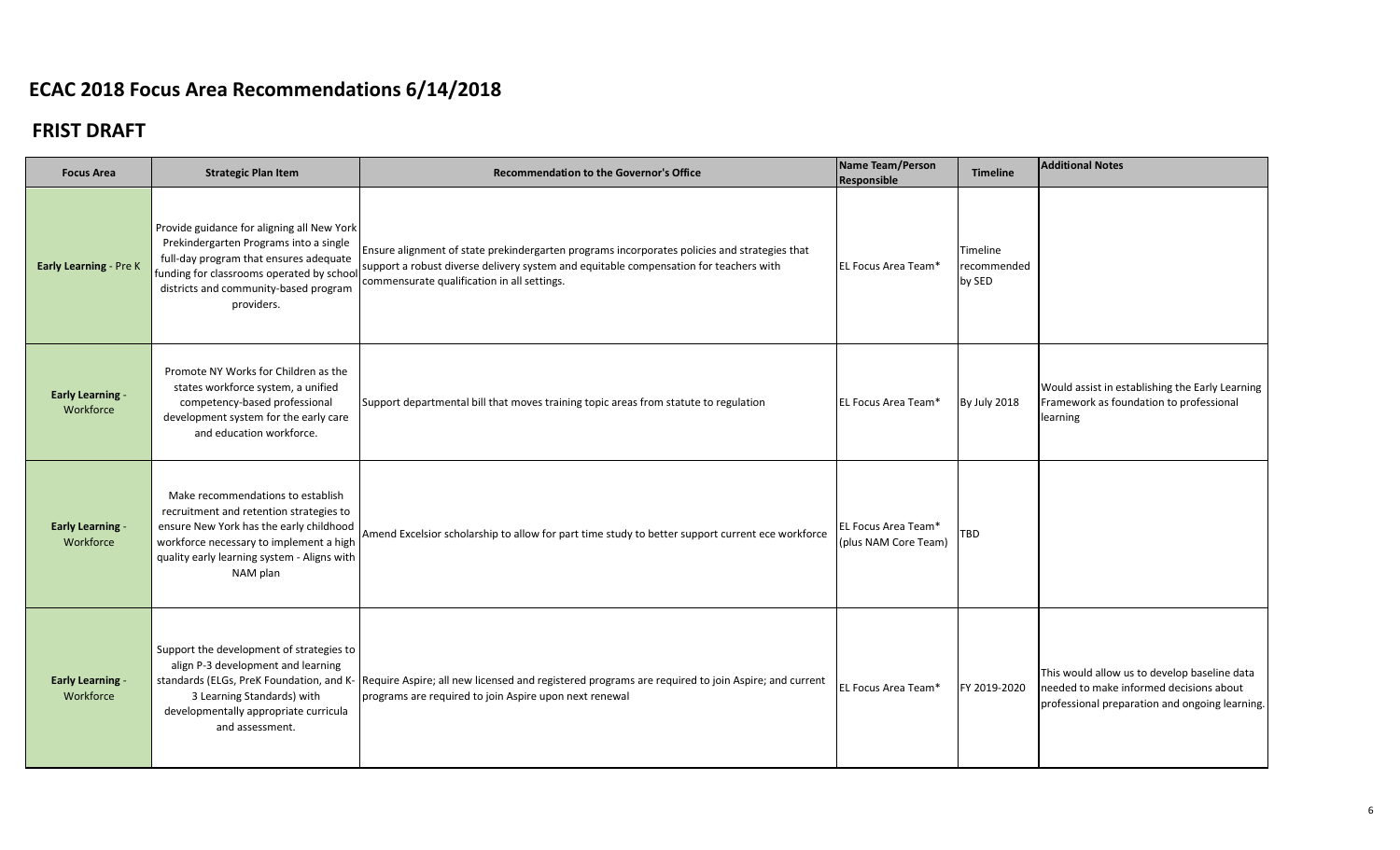| <b>Focus Area</b>       | <b>Strategic Plan Item</b>                                                                                                                                                                                                                                              | <b>Recommendation to the Governor's Office</b>                                                                                                                         | Name Team/Person<br>Responsible                            | <b>Timeline</b>                                                 | <b>Additional Notes</b>                                                                                                                                                     |
|-------------------------|-------------------------------------------------------------------------------------------------------------------------------------------------------------------------------------------------------------------------------------------------------------------------|------------------------------------------------------------------------------------------------------------------------------------------------------------------------|------------------------------------------------------------|-----------------------------------------------------------------|-----------------------------------------------------------------------------------------------------------------------------------------------------------------------------|
| <b>Healthy Children</b> | Recommend and actively participate in<br>key strategic/stakeholder meetings to<br>promote Medicaid and other health policy<br>vehicles to support universal<br>developmental screening in primary care<br>settings that align with Bright<br>Futures/AAP best practices | Fully support funding and efforts to bring First 1000 Days 10 point plan to fruition                                                                                   | Screening Team: Liz<br>Isakson and Evelyn<br><b>Blanck</b> | Fully funded in<br>the Governor's<br>FY20 Exec<br><b>Budget</b> | https://www.health.ny.gov/health_care/medi<br>caid/redesign/1000 days/2017-12-<br>01 proposal desc.htm                                                                      |
| <b>Healthy Children</b> | Recommend and actively participate in<br>key strategic/stakeholder meetings to<br>vehicles to support maternal depression<br>screening and referral in primary care<br>settings                                                                                         | promote Medicaid and other health policy ECAC Healthy Children focus area to be advisory to the Governor's Multi-Agency Effort to Combat<br><b>Maternal Depression</b> | Screening Team: Liz<br>Isakson and Evelyn<br><b>Blanck</b> |                                                                 | https://www.governor.ny.gov/news/governor-<br>cuomo-announces-efforts-combat-maternal-<br>depression-and-prevent-maternal-mortality                                         |
| <b>Healthy Children</b> | Promote behavioral health strategies to<br>support maternal depression treatment<br>within primary care.                                                                                                                                                                | Fully support funding and efforts to bring First 1000 Days 10 point plan to fruition                                                                                   | Screening Team: Liz<br>Isakson and Evelyn<br><b>Blanck</b> | FY20 Exec<br><b>Budget</b>                                      | Fully funded in http://www.scaany.org/wp-<br>the Governor's content/uploads/2018/02/Webinar-slides-<br>Promoting-1st-1000-Days-on-Medicaid-<br>initiative-in-NYS-Budget.pdf |